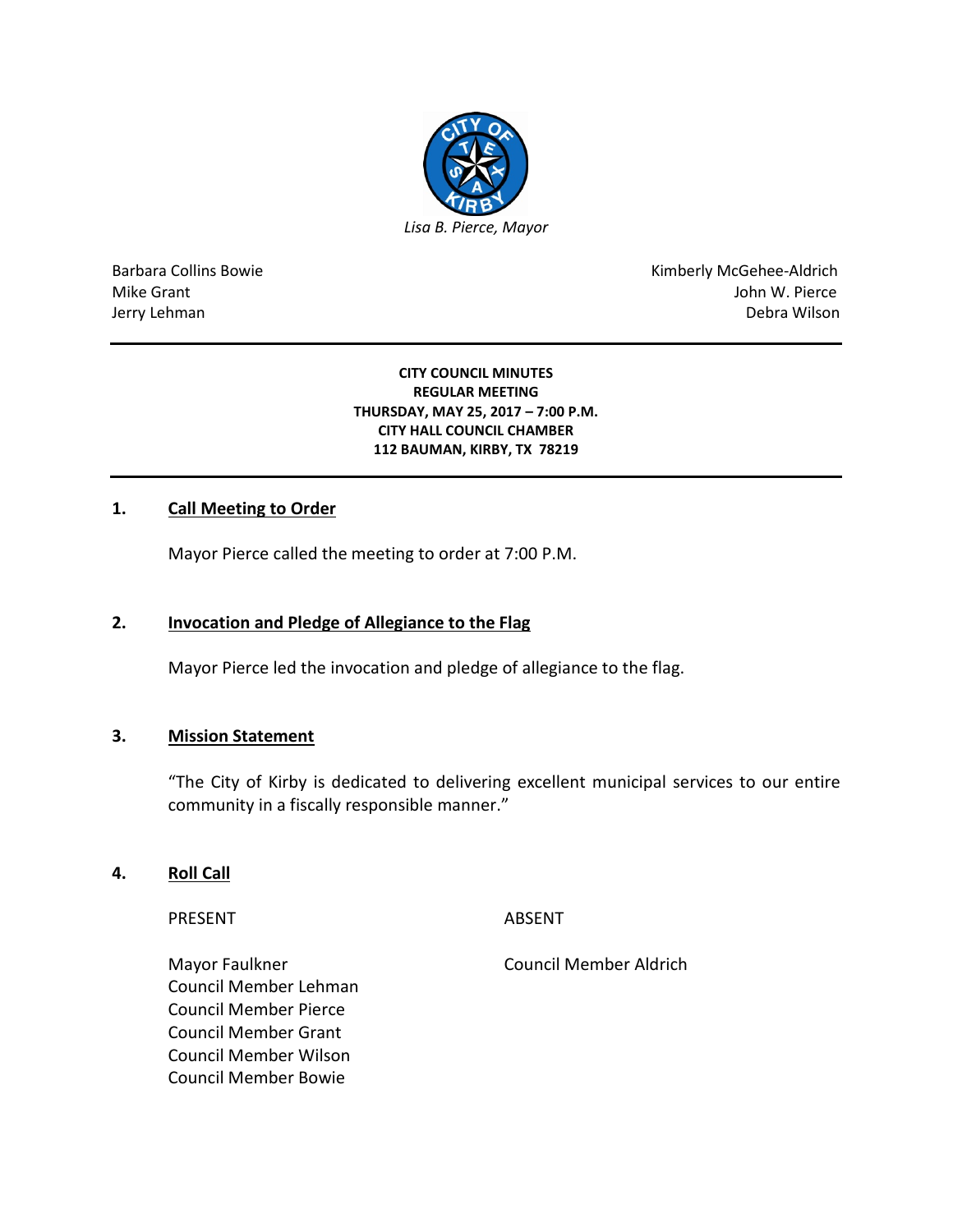#### **5. Citizen Participation**

There were not any citizens signed up to participate.

#### **6. Consent Agenda**

### a. Approval Of Regular Meeting Minutes – May 11, 2017

Council Member Wilson moved to accept the Consent Agenda; seconded by Council Member Lehman. With all voting, "aye" the motion carried.

### **7. Presentation**

### a. Yard Of The Quarter Award

Chairperson Barbara Herb and Vice-Chairperson Sam Richardson, from the Beautification and Recycle Committee recognized Simone Green as the recipient of the Yard of the Quarter Award. Mayor Pierce presented Simone with a certificate from City Council.

### **8. Discussion And Possible Action**

### a. Status Update On The Municipal Swimming Pool

City Manager Vernon provided an update on the Municipal Swimming Pool. The pool will open on May 27 for Memorial Day weekend. During the regular pool season the pool will be open Wednesday – Saturday, noon to 6 P.M. and Sunday, 1 P.M. to 7 P.M. The pool will be closed on Monday for cleaning and on Tuesday there will be daycare swimming at the pool. Staff is reviewing a proposal to conduct water fitness courses on Tuesday and Thursday, 6:30 P.M. – 7:30 P.M. The regular schedule for the pool will start on Saturday June 3, for the summer. At this time we are looking for someone to teach swimming lessons. Mayor Pierce asked staff to consider opening the pool six days a week.

### b. Status Update On The Gaiety Storage Lot

Roger Aguillon, Public Works Director, stated the contractor is approximately two to three weeks behind schedule and is targeting installing the fence the second week of June.

Mayor Pierce asked if the fence is not installed in the three week period, would the City re-bid the fence. Roger Aguillon said the City could be re-bid it, but before going through the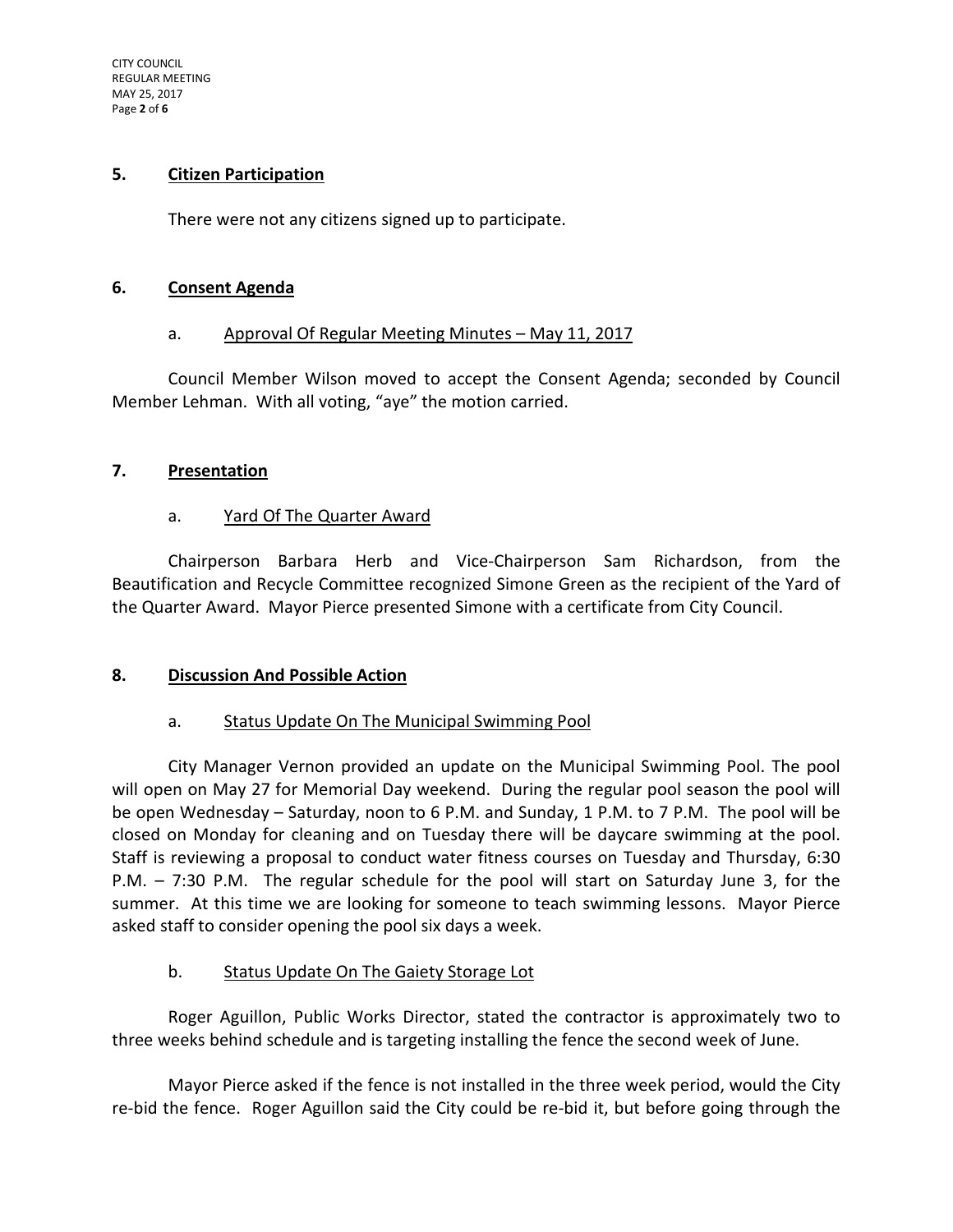CITY COUNCIL REGULAR MEETING MAY 25, 2017 Page **3** of **6**

process he would reach out to the contractor to get a firmer date on when the fence would be installed.

City Manager Vernon stated the City entered into a lighting agreement with CPS Energy and once the underground electrical work is completed, CPS Energy will install the lights and the fee will be added to our current monthly bill for service. The cost will be determined by the number and type of lights that have to be installed.

City Manager Vernon said the costs will need to be budgeted with the FY-2017-2018 funds.

Mayor Pierce asked when the City could realistically open the storage lot. City Manager Vernon stated because of the annual agreement to use the storage lot, probably January 1, 2018.

Mayor Pierce asked if there were any concerns from the neighbors in the area. Roger Aguillon said there were concerns about the lighting.

Mayor Pierce confirmed the only way in and out of the storage lot is Gaiety Ln. City Manager Vernon concurred. She said there was one neighbor that has expressed concern about traffic. The concern was the 24 hour accessibility will allow people to drive on the road 24 hours a day.

# c. Discussion And Possible Action To Appoint Member(s) To The Ordinance Review Committee

Mayor Pierce explained that she served as a citizen on the Committee.

Council Member Pierce moved to appoint Stephanie Faulkner as a citizen member and Mayor Pierce as the liaison; seconded by Council Member Wilson.

With all voting, "aye" the motion carried with a 6-0 vote.

## d. Discussion And Possible Action To Remove Member(s) From The Parks and Recreation Committee

City Manager Vernon informed Council that Stephen Mirza has moved out of state and should be removed from the Committee.

Council Member Grant moved to remove Stephen Mirza from the Parks and Recreation Committee; seconded by Council Member Bowie.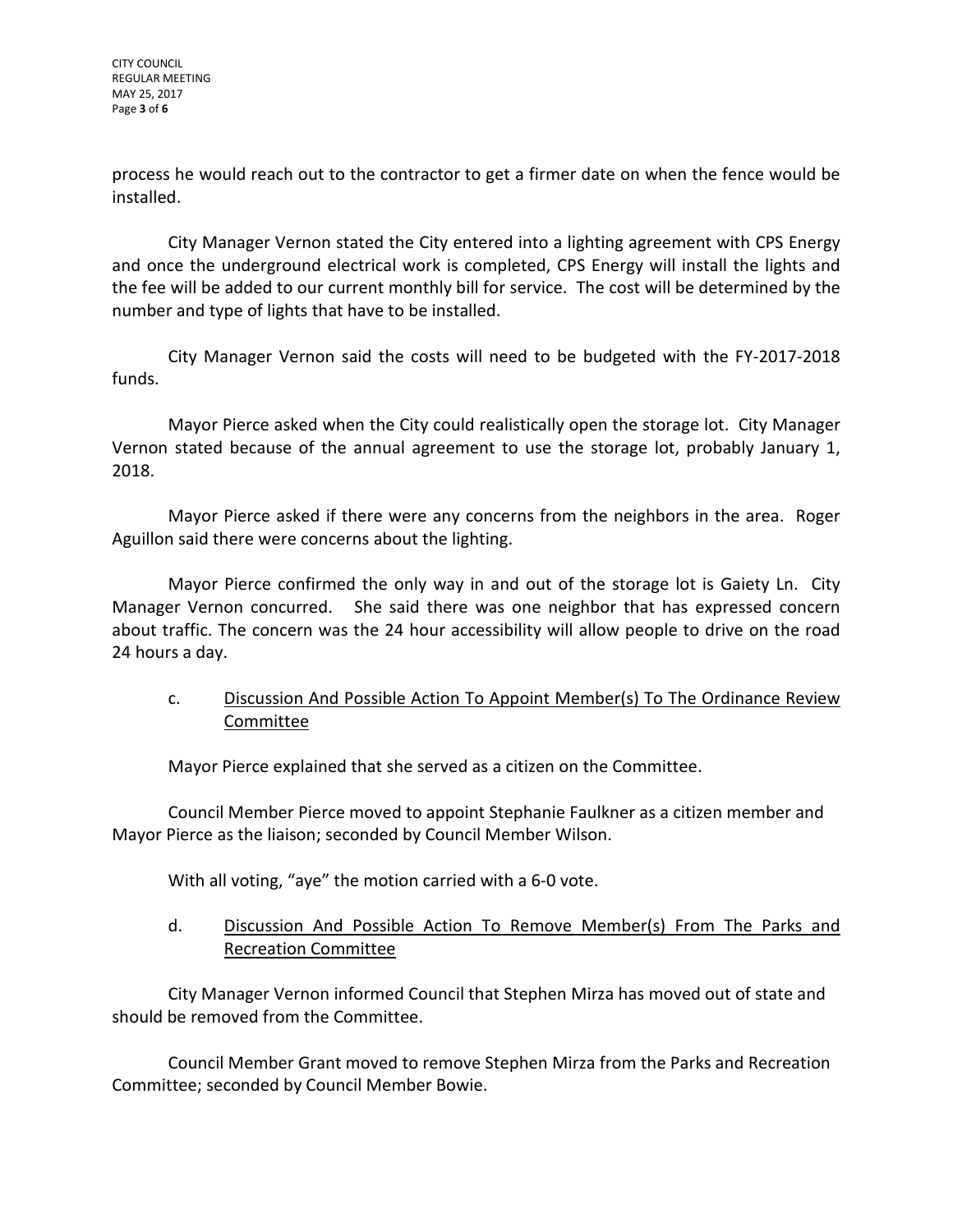With all voting, "aye" the motion carried with a 6-0 vote.

# e. Discussion And Possible Action To Appoint Member(s) To The Parks And Recreation Committee

City Manager Vernon informed Council that Brian Medina is the new owner of the Spartans Football Team and has submitted his application to become a member of the Parks and Recreation Committee. She said he is in the audience if they had any questions for him.

Council Member Grant moved to appoint Brian Medina to the Parks and Recreation Committee; seconded by Council Member Wilson.

With all voting, "aye" the motion carried with a 6-0 vote.

f. Discussion And Possible Action To Consider Resolution No. R-2017-690 Appointing A Municipal Court Judge Of The City Of Kirby, Texas For A Two Year Term Beginning June 1, 2017, Setting The Compensation Of The Judge Of The Municipal Court, And Setting The Dates, Time, And Place For Holding Regular Sessions Of The Municipal Court Of The City Of Kirby, Texas.

City Manager Vernon stated with the recent passing of Judge John Hrncir a new judge would have to be appointed. She informed Council that Darrell Dullnig, Kirby's current prosecutor, has expressed an interest in being appointed judge and submitted his resume. She said staff's recommendation is to appoint Darrell Dullnig as our new municipal court judge. The appointment of the new judge will be for a two year term.

Council Member Grant moved to accept Resolution No. R-2017-690 appointing Darrell Dullnig as municipal court judge of the City of Kirby, Texas for a two year term beginning June 1, 2017, setting the compensation of the judge of the municipal court, and setting the dates, time, and place for holding regular sessions of the municipal court of the City of Kirby, Texas; seconded by Council Member Pierce.

With all voting, "aye" the motion carried with a 6-0 vote.

g. Discussion And Possible Action To Consider Resolution No. R-2017-691 Re-Appointing An Alternate Municipal Court Judge For The City Of Kirby, Texas

City Manager Vernon stated Stephen Takas, has served as our alternate municipal court judge. Recently, he served as judge for our May court. Staff is asking that he be re-appointed as the alternate municipal court judge for a two year term.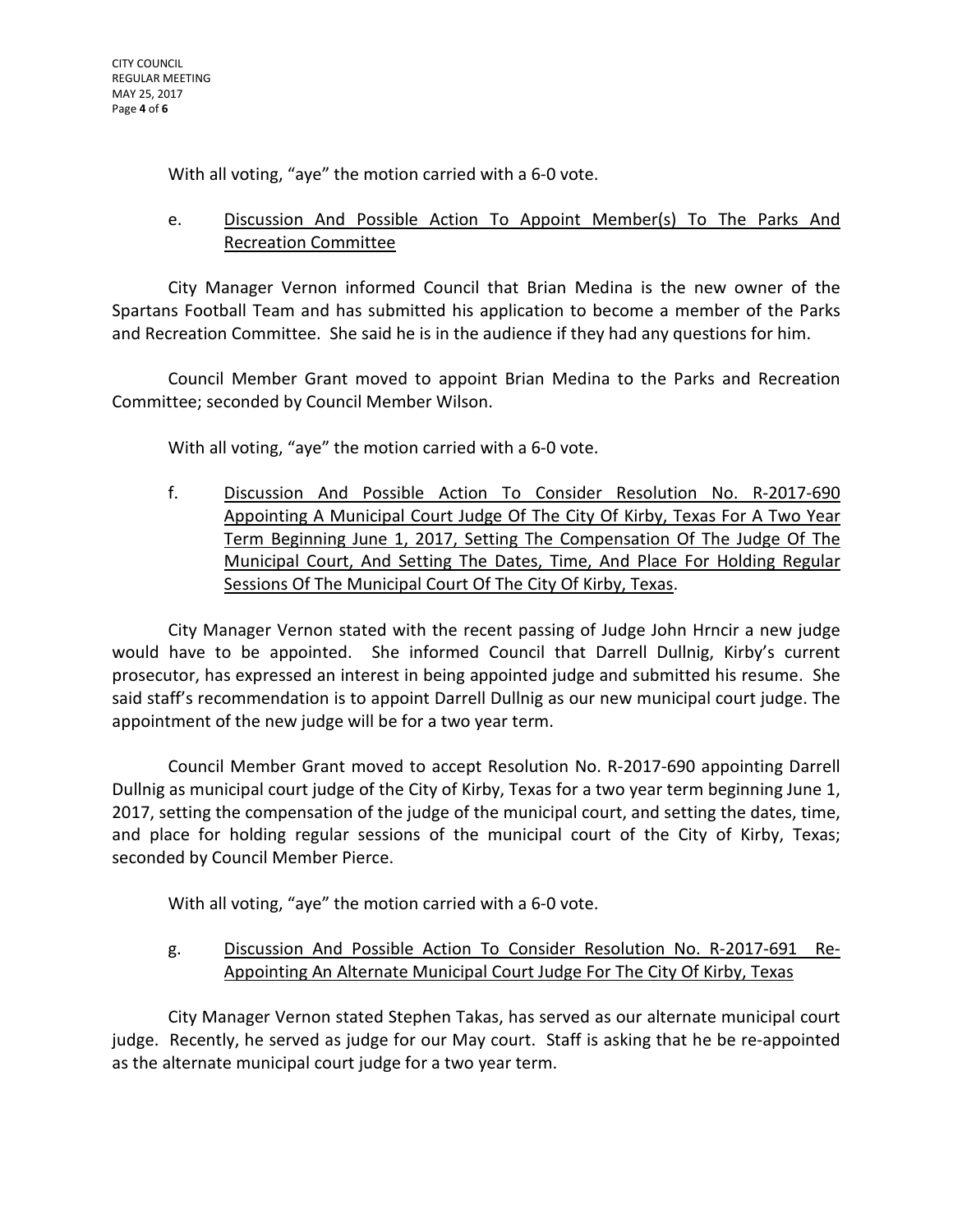Council Member Grant moved to accept Resolution No. R-2017-691 re-appointing Stephen Takas as alternate municipal court judge for the City of Kirby, Texas for a two year term; seconded by Council Member Bowie.

With all voting, "aye" the motion carried with a 6-0 vote.

h. Discussion And Possible Action To Consider Resolution No. R-2017-692 Establishing And Designating Certain City Officials To Sign City Of Kirby Bank Transactions

City Manager Vernon informed Council that two signatures are required for bank transactions. This resolution will remove Timothy Wilson, Mayor and add Lisa B. Pierce, Mayor as signatories.

Mayor Pro-Tem Lehman moved to accept Resolution No. R-2017-692 establishing and designating certain city officials to sign City of Kirby Bank transactions; seconded by Council Member Bowie.

With all voting, "aye" the motion carried with a 6-0 vote.

# **9. Requests and Announcements**

a. Requests By Mayor And Council Members For Items To Be Placed On Future City Council Agendas And Announcements On City Events/Community Interests

Council Member Pierce – He said Kirby Crime Control will meet next week. They will discuss membership and youth events. Also, remember Memorial Day is on Monday.

Council Member Grant - He thanked everyone for attending the meeting.

Council Member Wilson – She said Kirby Baptist Church thanks the fire department for judging chili at their cook-off.

Council Member Bowie – She thanked everyone for attending the meeting.

Mayor Pierce – She read an appreciation card from Judge John Hrncir's family and a special thanks from a resident. The VFW is hosting a Luau. She congratulated Simone as recipient of the Yard of the Quarter award. She thanked emergency services for all that they do for the City and she thanked all City staff.

Mayor Pierce announced the appointment of Committee liaisons: